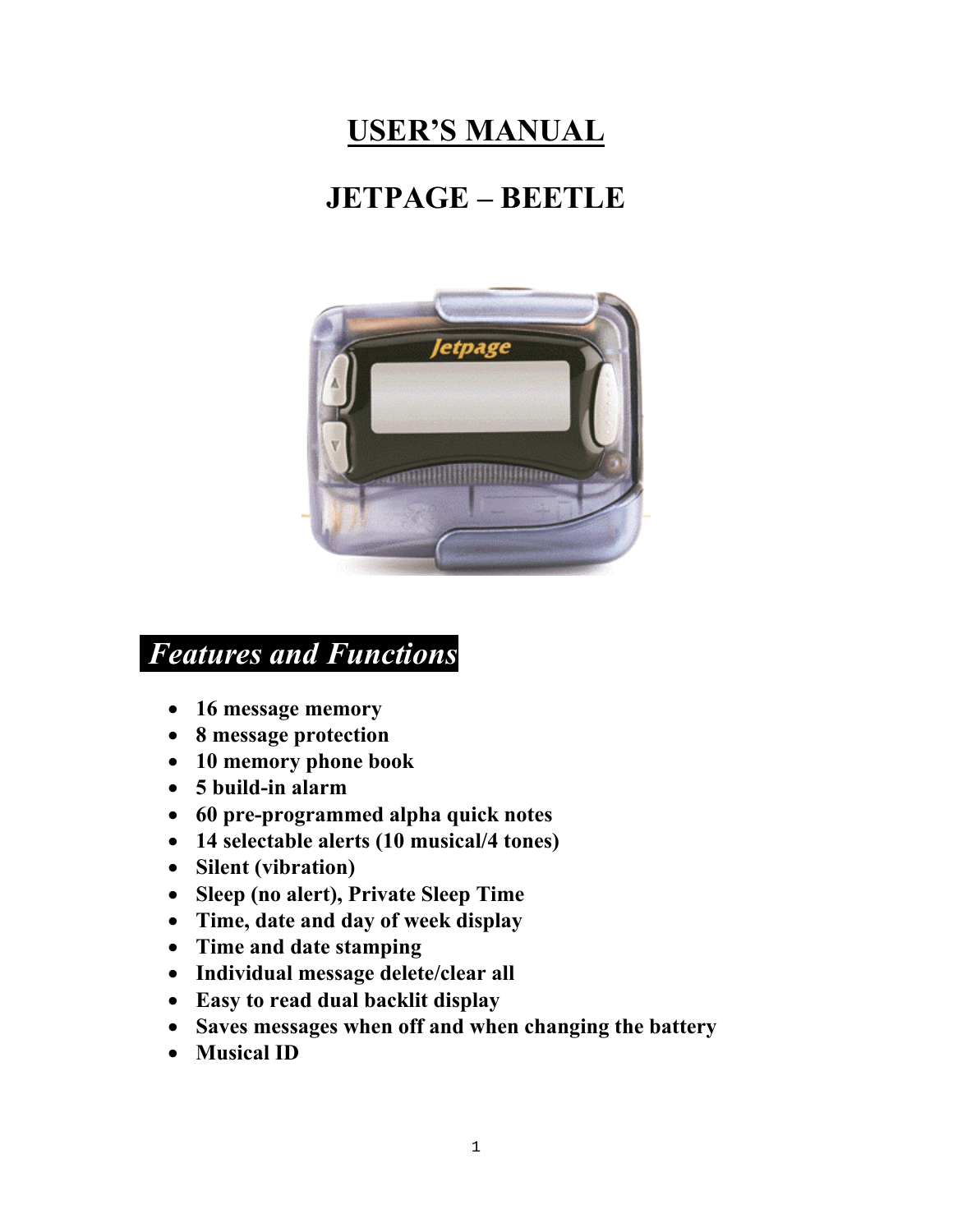## *Indicator symbols*

| Sun                            | Day of the week display (MON, TUE, WED, THU, FrI, SAT, SUN) |
|--------------------------------|-------------------------------------------------------------|
| 1 R                            | A, B, C, D, tone display, Receiving Messages indicator      |
| <b>EX</b>                      | Silent (vibrate) mode indicator                             |
| $\mathbf{I}$                   | Tone alert mode indicator                                   |
| $\mathbf{F}$                   | Audible alert mode indicator                                |
| $\boldsymbol{\Theta}^{\prime}$ | Sleep mode indicator                                        |
| $\blacktriangle$               | <b>Active alarm icon</b>                                    |
| $\boldsymbol{\Theta}$          | Time setting indicator                                      |
| Æ                              | Duplicate message indicator                                 |
| $\mathbf{z}$                   | Directory icon                                              |
| Ĥ                              | Low-battery indicator                                       |
| ô                              | <b>Locked Message indicator</b>                             |
|                                | Out of range indicator                                      |
|                                | <b>Message continuation indicator</b>                       |
|                                | <b>S</b> Individual message delete icon                     |
| ဂ                              | Protected message icon                                      |

# *Operating your pager*



- **1. "A" button (read button) Use to turn on pager, read messages, and confirm time, date, and alarm settings.**
- **2. "B" button (mode button) Use to scroll through and modify the pager's functions.**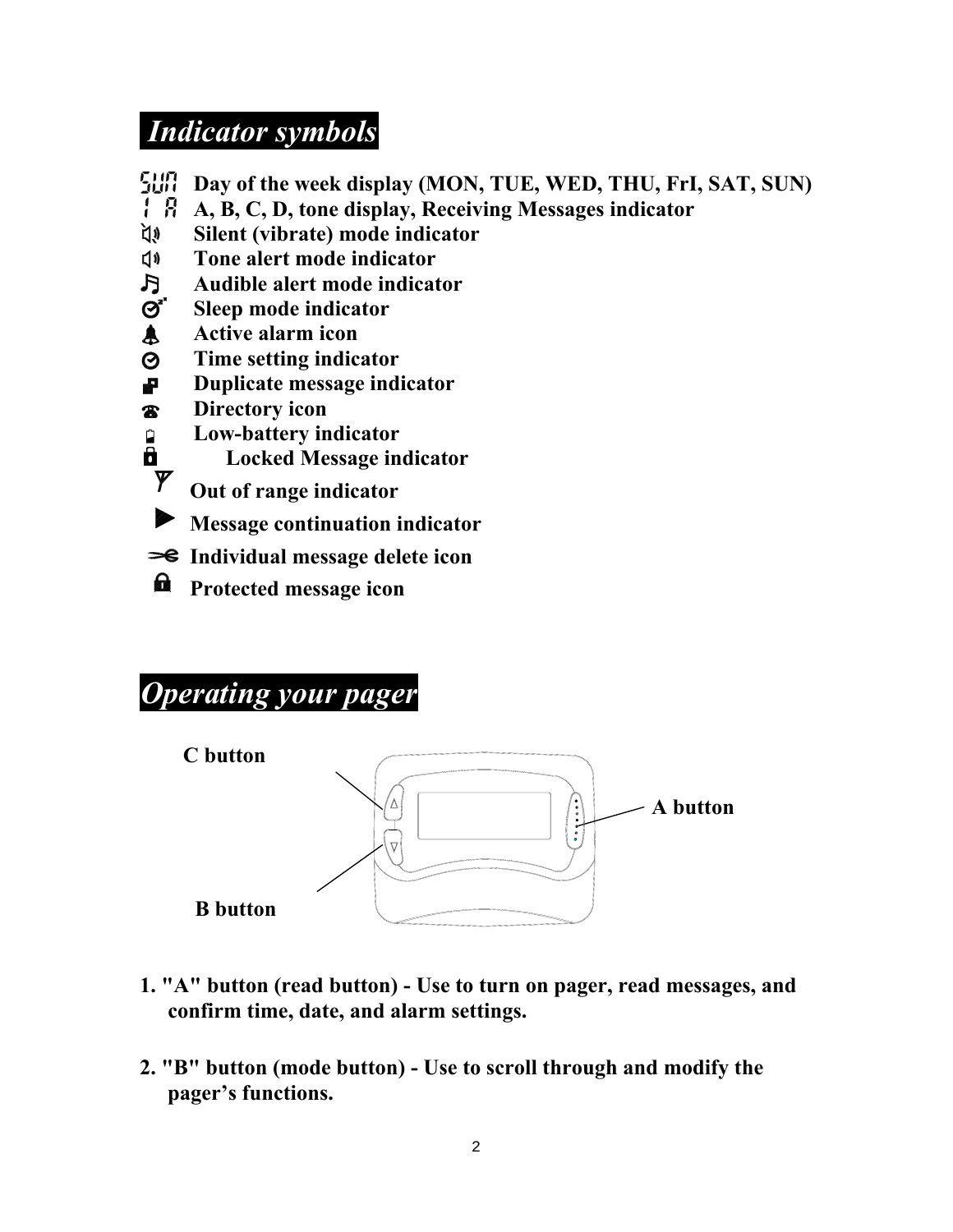**3. "C" button (light button) - Used to activate the pager's back light, and confirm a specified selection.** 

### *Setting alert modes*

**The pager has 3 standard alert modes. You can select one mode among AUDIO (tone or music), silent (vibration), or sleep (no alert). When the pager is initially turned on, it is automatically set to an AUDIO alert. To change alert press the "B" button until "SET ALERT? " is displayed on the screen, and press the "A" button. To select an alert mode, press the "B" button, and press the "A" button to confirm. If AUDIO alert was selected, press the "B" button to select the melody, and press the "A" button to confirm your selection.**

### *Turning your pager on and off*

**After inserting the battery, press the "A" button to turn on the pager. To turn off the pager, press the "B" button until the screen displays "OFF? " then press the "C" button to confirm the selection. When the pager is turned off, the screen will display "OFF" along with the time.** 

# *Setting the time and date*

**To set the time and date, press the "B" button until "SET TIME?" appears on the display, and press the "C" button. Use the "C" button to scroll through the day of the week, date, and time, while utilizing the "B" button to make any changes. Once completed, press the "A" button to confirm and return to the standby screen.** 

# *Setting the alarm*

**The pager comes with an alarm function that will make the pager alert at a specified time everyday whether the pager is on or off. There are 5 separate alarms that can be set for different times of the day. To set the alarm, press the "B" button until "SET ALARM?" appears on the screen, then press the "C" button. Use the "C" button to scroll through the ON (active) / OFF (inactive), and alarm time while utilizing the "B"**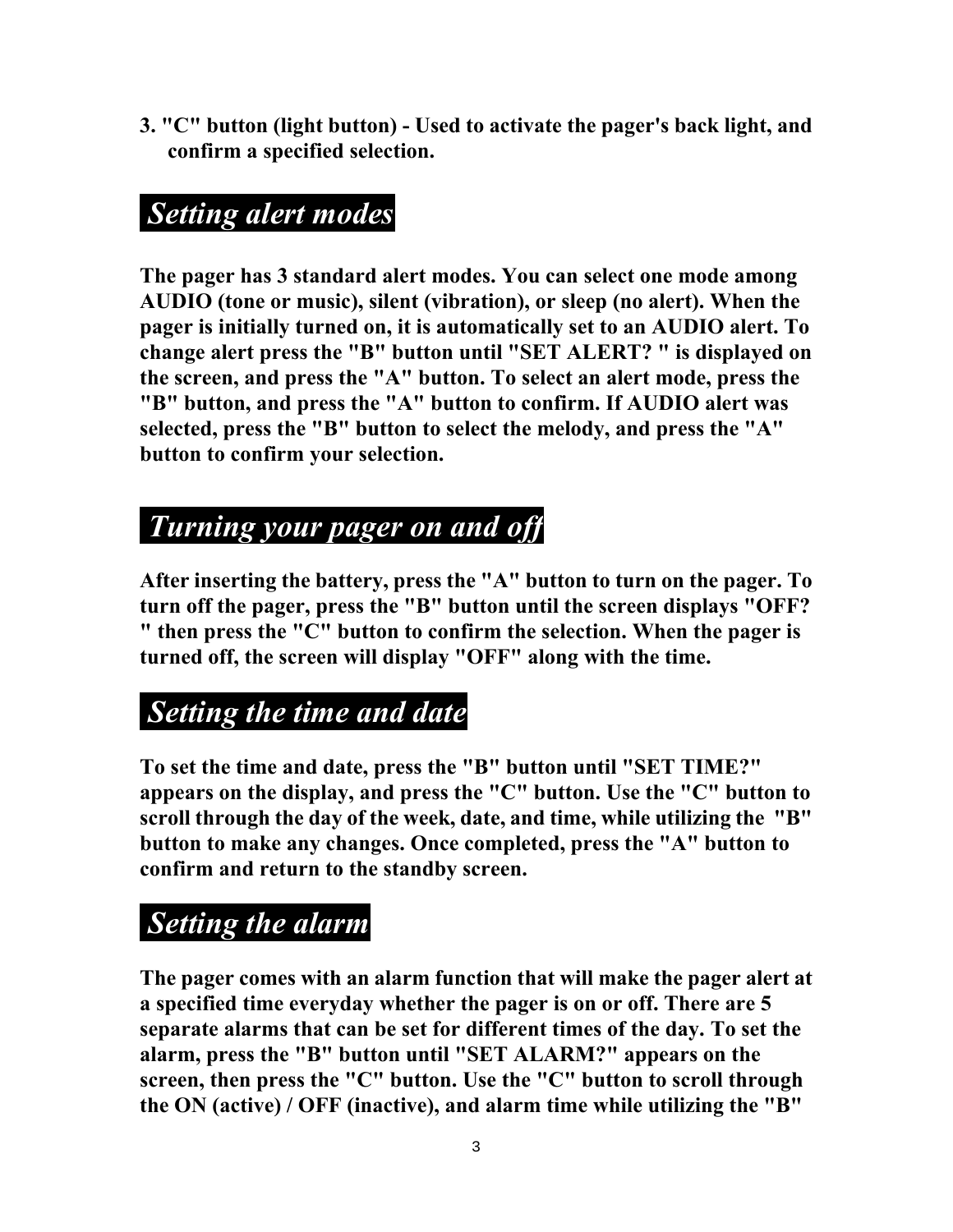**button to make any changes. Once completed, press the "A" button to confirm, and return to the standby screen.**

# *Directory*

**The directory (with the ability to store up to 10 numbers) can be used as an additional memory or as a phone book to store your important numbers. While reading a message, you can imprint a copy of the message into the directory. To do so press the "Select" button until a appears, and press the "Mode" button to imprint a copy into your** 

**directory (Please note that the directory can only store 12 digits per memory, and is unable to store alpha-numeric messages). To access your memory, press the "Select" button until "DIRECTORY" appears on the screen and press "Mode" button. Use the "Read" button to read through all your directory message. Messages stored in the directory can also be lock/unlock and individually erased.** 

#### *Receiving message*

**When a message is received, the pager will notify you with the selected alert, and the screen will display "1 page." If the message is unread, the pager will give a reminder notification with the selected alert every two minutes. If the pager receives more than 16 pages, the screen will display "MEMORY FULL." When there are over 16 unread messages, the next incoming message will delete the first message. On the next incoming message, the screen will display "PAGE OVER." The next incoming message will delete the first unread message. If the pager has traveled out of the service area, the out-of-range indicator will display. If the pager receives a message with a possible error, the message will end with an "E."** 

### *Reading message*

**Button "A" allows you to read the message. If there is a continuous**   $$ **screen. Pressing the "A" button again will allow you to read the continuous message. If a duplicate message is received,**  $\blacksquare$  **will appear**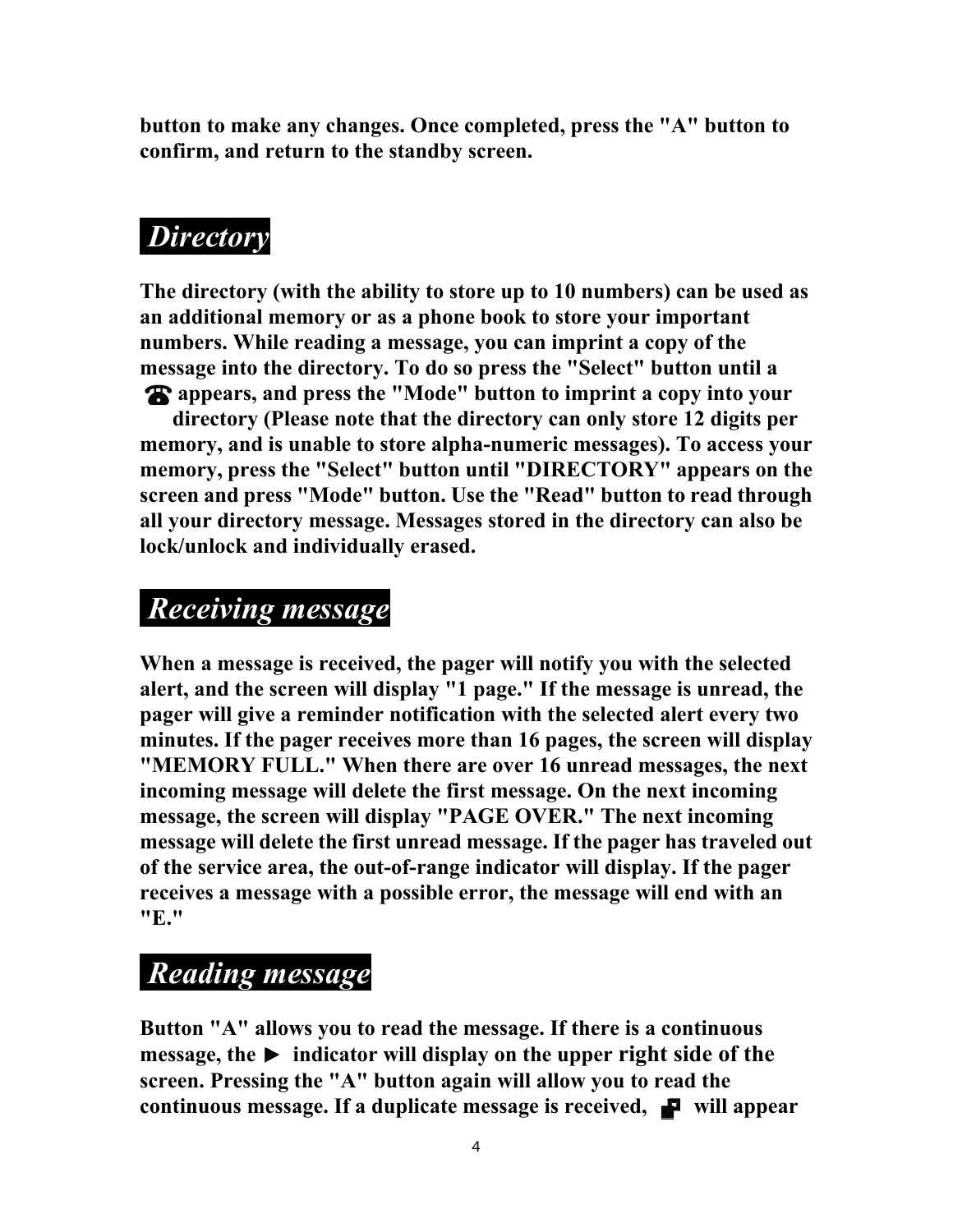**on the screen.**

### *Locking and Unlocking your message*

**Locking can help prevent the accidental deletion of a message. The pager can lock up to 8 messages. To lock a message, press the "B" button until the (lock icon) appears at the top of the screen. If it is full "HOLD FULL" will display on the screen. To unlock a message, press the "B" button.** 

# *Back light*

**Pager is supported by a dual back light. When needed, it can be activated by pressing the "C" button. The light will either automatically shut off in 20 seconds if there is no activity, or press the "C" button again to turn the light off.** 

### *Deleting individual messages*

**To delete an individual message press the "A" button until the selected message appears on the screen. Press the "B" button until a**  $\times$  **icon appears at the top of the screen, and press the "C" button to confirm.** 

### *Deleting all the messages*

**To delete all (unlocked) messages, press the "B" button until "CLEAR ALL?" appears on the screen. then press the "C" button to confirm.** 

# *Using the musical ID*

**This pager contains 10 sets of musical IDs which can help you identify the caller before reading the page. To utilize this feature, dial the pager**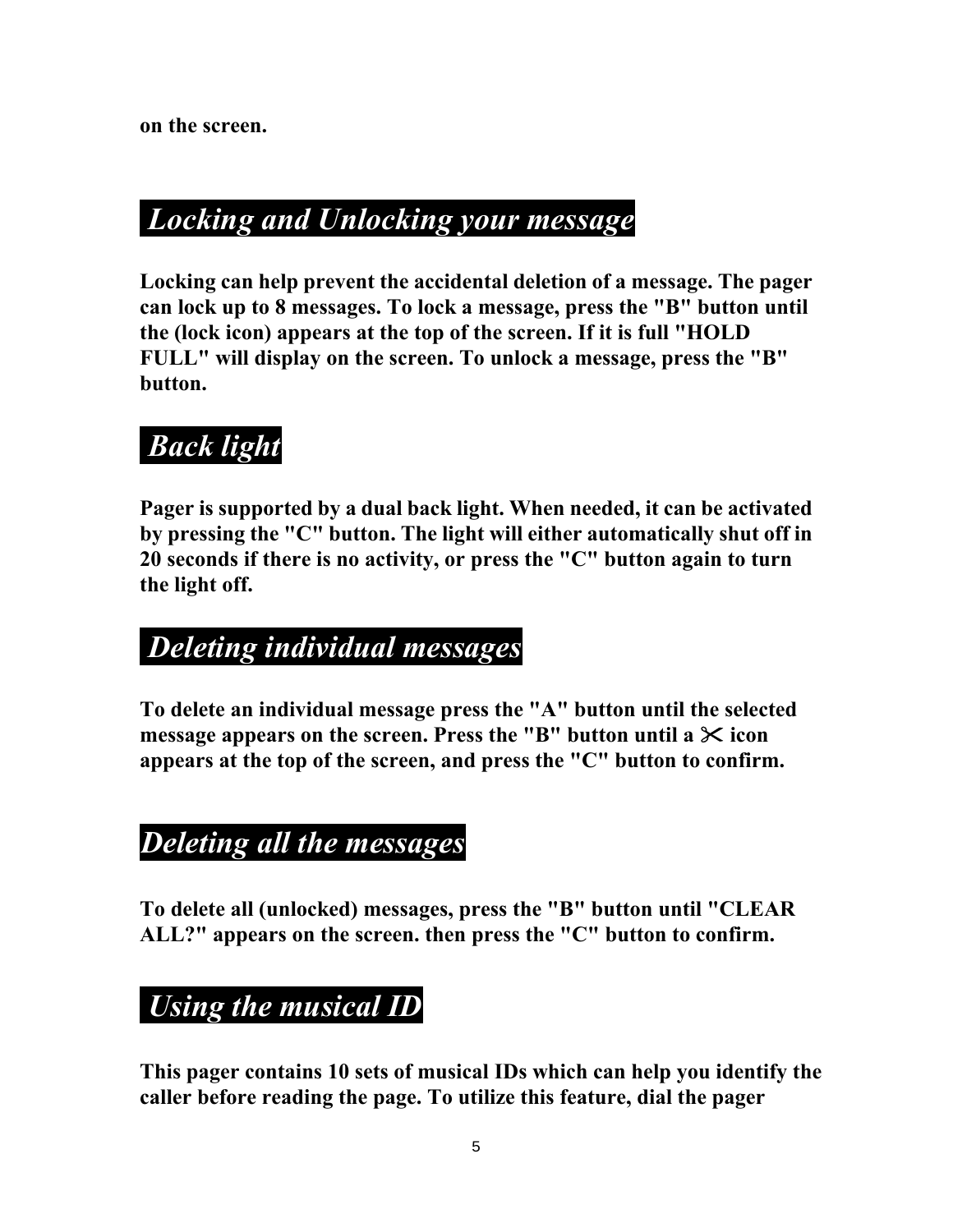number, wait for the greeting, and dial the  $\ast$  twice followed by the **musical ID code (0 - 9), and the number you would like to be reached at.** 

### *Quick notes*

**This pager contains 60 different alphanumeric phrases. To use this feature, first dial the pager number, wait for the greeting message, push**  the asterisk button  $(\ast)$ , followed by the phrase code  $(00 - 59)$ . The pager **has the ability to link up to 4 phrases. To link the phrases, after the first phrase code, simply enter another phrase code.** 

**Example: 38 49 17 15 Hi baby Want 2 See U Meet at cafe Waiting 4-U**

#### *Battery information*

**The JP-900F operates with one AAA battery. When the battery is due for replacement "LOW BATTERY," as well as the low battery indicator will display on the screen. To remove or insert the battery, first slide the battery door open in the direction of the arrow, then replace the battery.** 

#### *Alphanumeric Phrases*

**00. C-U-LATER 10. I NEED YOU 20. MALL 01. TURN ON CELL 11. I MISS YOU 21. PLAY B-BALL 02. HAPPY BIRTHDAY 12. NEED HELP 22. PLAY Q-BALL 03. COME HOME 13. NEED INFO 23. PLAY CARDS 04. CALL HOME 14. HURRY UP 24. GO BOWLING 05. DO NOT 4-GET 15. WAITING 4-U 25. GO CRUISING 06. GOOD NIGHT 16. EMERGENCY 26. GO SHOPPING 07. HELLO 17. MEET AT CAFE 27. GO SWIMMING 08. HOW ARE YOU? 18. MOVIES 28. HAVE LUNCH? 09. I LOVE YOU 19. ARCADE 29. HAVE DINNER?**